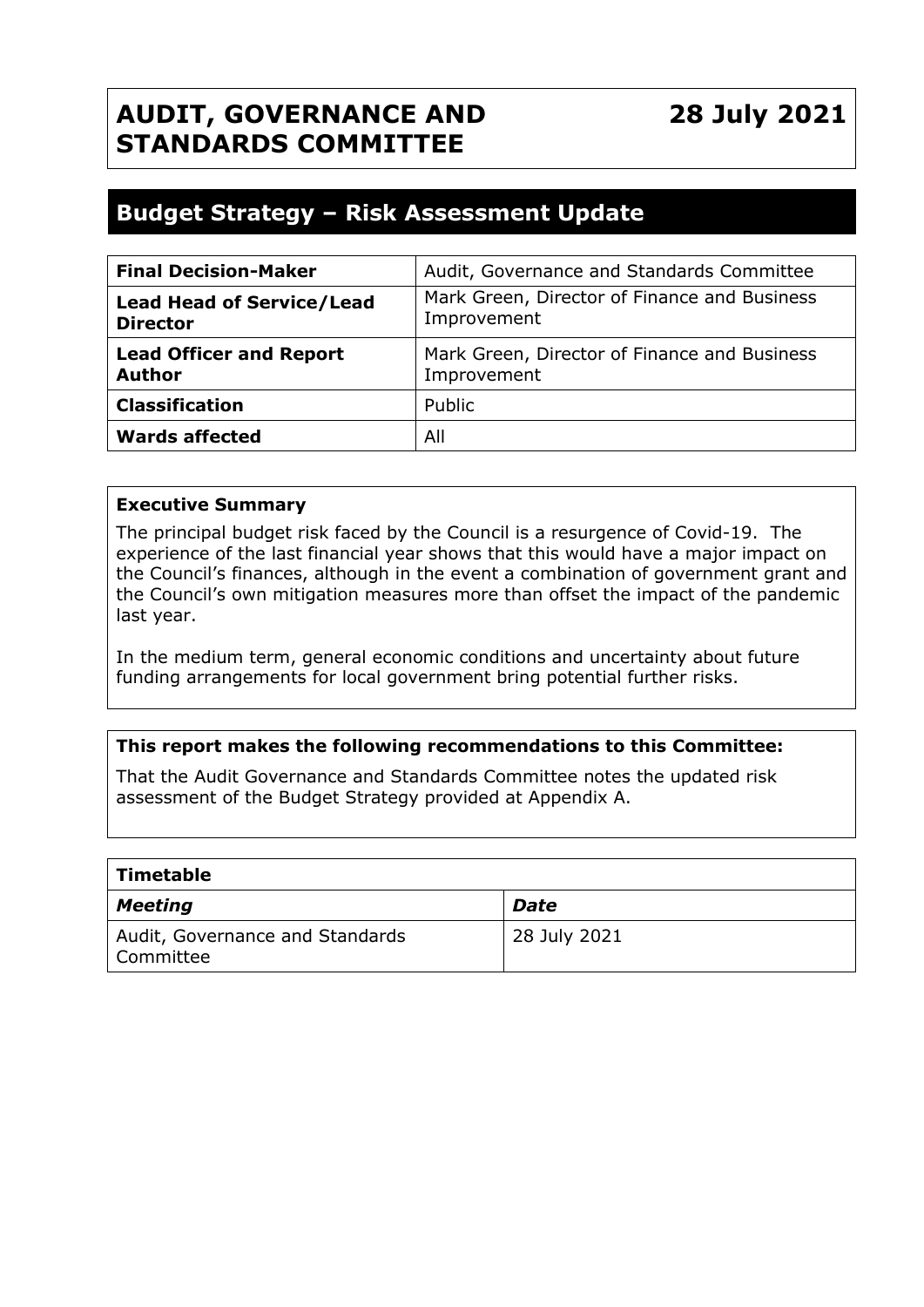# **Budget Strategy – Risk Assessment Update**

#### **1. CROSS-CUTTING ISSUES AND IMPLICATIONS**

| <b>Issue</b>                                    | <b>Implications</b>                                                                                                                                                                                                                                                                     | Sign-off                                                              |
|-------------------------------------------------|-----------------------------------------------------------------------------------------------------------------------------------------------------------------------------------------------------------------------------------------------------------------------------------------|-----------------------------------------------------------------------|
| <b>Impact on Corporate</b><br><b>Priorities</b> | The Medium Term<br>Financial Strategy and<br>the budget are a re-<br>statement in financial<br>terms of the priorities<br>set out in the strategic<br>plan. They reflect the<br>Council's decisions on<br>the allocation of<br>resources to all<br>objectives of the<br>strategic plan. | Director of<br>Finance and<br><b>Business</b><br>Improvement          |
| <b>Cross Cutting Objectives</b>                 | The cross cutting<br>objectives are reflected<br>in the MTFS and the<br>budget.                                                                                                                                                                                                         | Director of<br>Finance and<br><b>Business</b><br>Improvement          |
| <b>Risk Management</b>                          | Matching resources to<br>priorities in the context<br>of the significant<br>pressure on the<br>Council's resources is a<br>major strategic risk.<br>Specific risks are set<br>out in Appendix A.                                                                                        | Director of<br>Finance and<br><b>Business</b><br>Improvement          |
| <b>Financial</b>                                | The budget strategy<br>and the MTFS impact<br>upon all activities of the<br>Council. The future<br>availability of resources<br>to address specific<br>issues is planned<br>through this process.                                                                                       | Director of<br>Finance and<br><b>Business</b><br>Improvement          |
| <b>Staffing</b>                                 | The process of<br>developing the budget<br>strategy will identify<br>the level of resources<br>available for staffing<br>over the medium<br>term.                                                                                                                                       | Director of<br>Finance and<br><b>Business</b><br>Improvement          |
| Legal                                           | The Council has a<br>statutory obligation to<br>set a balanced budget<br>and consideration of<br>budget risk                                                                                                                                                                            | Principal<br>Solicitor<br>Contentious<br>and Corporate<br>Governance. |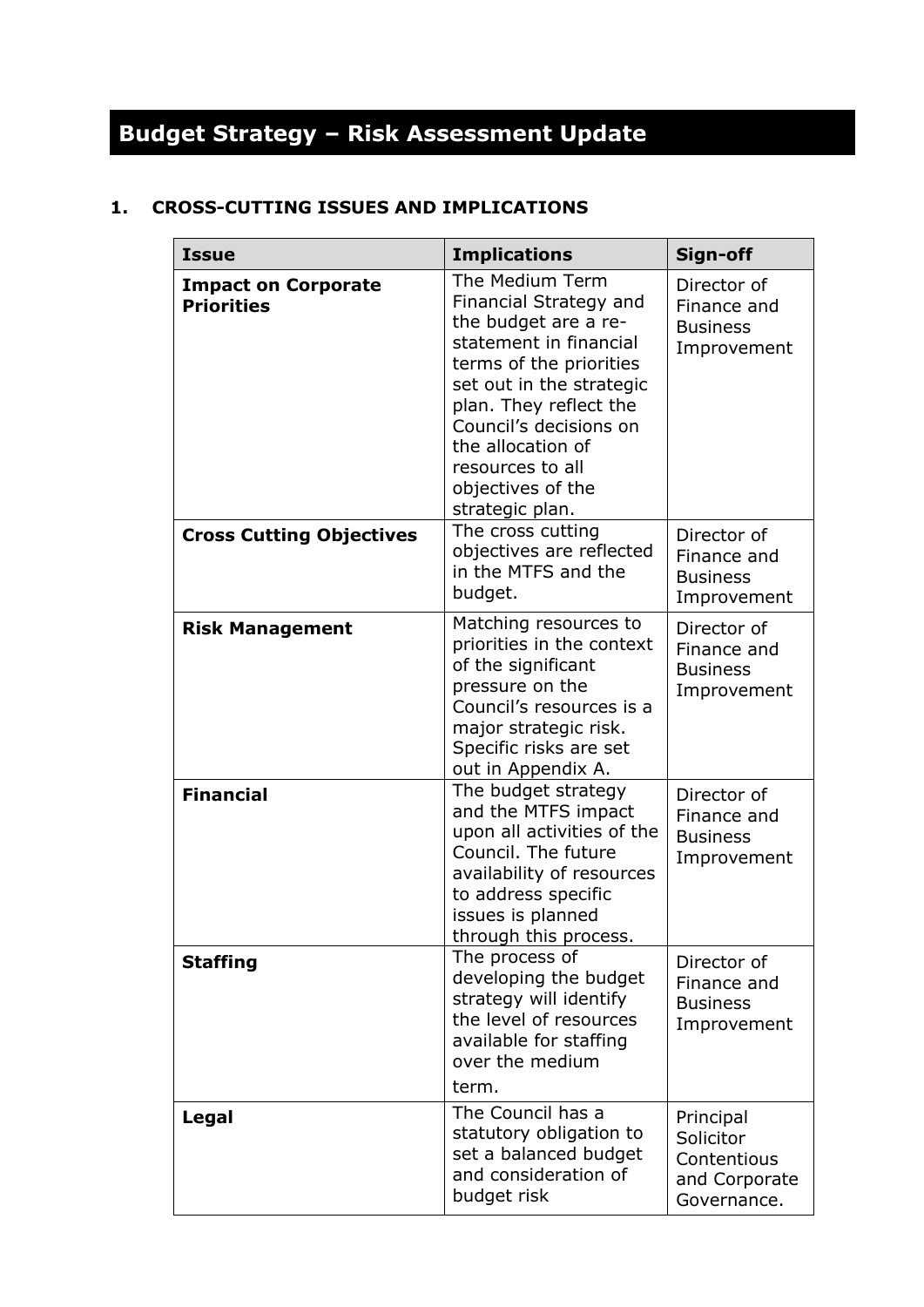| <b>Privacy and Data</b><br><b>Protection</b> | assessments,<br>development of<br>the MTFS and the<br>strategic revenue<br>projection in the ways<br>set out in this report<br>supports achievement<br>of a balanced budget.<br>No implications.                                                                                                                                                                                                                                                                                                      | Director of<br>Finance and<br><b>Business</b><br>Improvement |
|----------------------------------------------|-------------------------------------------------------------------------------------------------------------------------------------------------------------------------------------------------------------------------------------------------------------------------------------------------------------------------------------------------------------------------------------------------------------------------------------------------------------------------------------------------------|--------------------------------------------------------------|
| <b>Equalities</b>                            | The Council's budgeted<br>expenditure is intended<br>to have a positive<br>impact enhancing the<br>lives of all members of<br>the community through<br>the provision of<br>resources to core<br>services.<br>Equalities assessments<br>as completed as part of<br>an introduction or<br>change to Policy or<br>Service to ensure a<br>positive impact for the<br>community, achieved<br>through the focus of<br>resources into areas of<br>need, supporting the<br>Council's strategic<br>priorities. | Director of<br>Finance and<br><b>Business</b><br>Improvement |
| <b>Public Health</b>                         | None identified.                                                                                                                                                                                                                                                                                                                                                                                                                                                                                      | Director of<br>Finance and<br><b>Business</b><br>Improvement |
| <b>Crime and Disorder</b>                    | None identified.                                                                                                                                                                                                                                                                                                                                                                                                                                                                                      | Director of<br>Finance and<br><b>Business</b><br>Improvement |
| <b>Procurement</b>                           | None identified.                                                                                                                                                                                                                                                                                                                                                                                                                                                                                      | Director of<br>Finance and<br><b>Business</b><br>Improvement |

#### **2. INTRODUCTION AND BACKGROUND**

2.1 The remit of the Audit Governance and Standards Committee includes consideration of risk. Members have requested that the Budget Risk Matrix and Risk Register be updated and reported to each meeting of the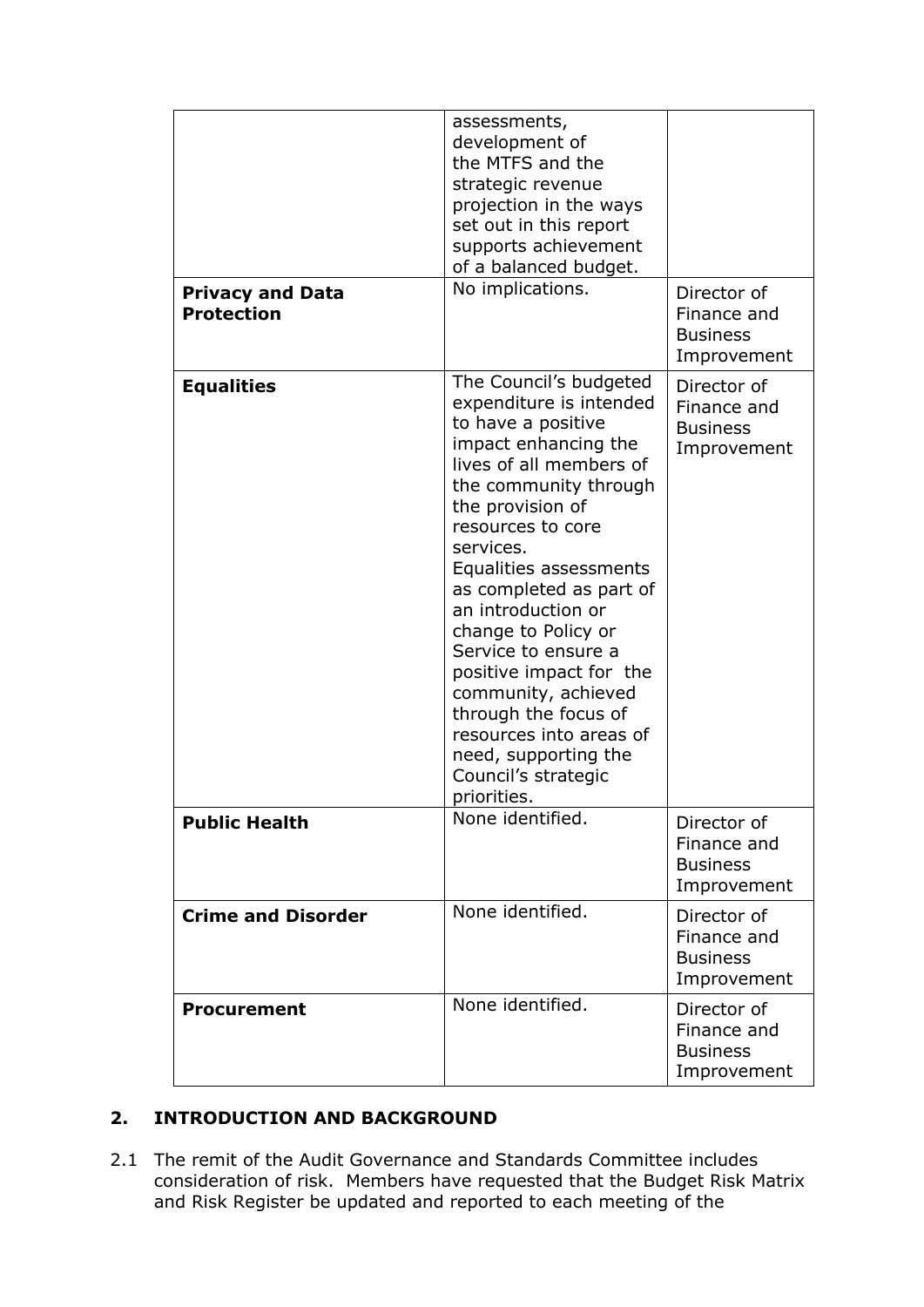Committee, so that it continues to be fully briefed on factors likely to affect the Council's budget position.

#### **Delivering the revenue budget**

- 2.2 The Council set a balanced revenue budget for 2021/22 at its meeting on  $24<sup>th</sup>$  February 2021. Although a deficit of £1.6 million was projected for the year 2021/22, arising primarily from the continued impact of Covid-19, this was covered through a planned transfer from reserves to achieve a balanced position. It is not sustainable to continue drawing on reserves to meet budget deficits, so the Medium Term Financial Strategy agreed by Council includes savings plans which will eliminate the ongoing budget gap by 2023/24.
- 2.3 The final out-turn for 2020/21 was more favourable than expected. Although there was additional unbudgeted expenditure and a significant shortfall in income arising from Covid-19, this was more than offset by central government grant and by measures taken by the Council itself to mitigate spend, leaving an underspend of £1.2 million. Policy and Resources Committee has agreed for the time being to transfer the underspend to General Fund reserves, although £140,000 has been earmarked for expenditure on non-spatial planning policy development.
- 2.4 It should be noted that the underspend for 2020/21 arose from one-off factors. The challenge of balancing the budget for the current year, 2021/22, and subsequent years remains.
- 2.5 At this relatively early stage in the financial year 2021/22 it is too early to project a variance from the forecast out-turn. Although income budgets were reduced to reflect the likely continued impact of Covid-19, at this stage some key income lines, in particular Parking, are failing even to achieve the reduced budgets.

#### **Medium Term Financial Strategy**

- 2.6 The Council's Medium Term Financial Strategy is updated each year. Policy and Resources Committee was due to initiate this process for the coming financial year by considering the relevant issues and risks at its meeting on 21st July 2021. The report to Policy and Resources Committee references the budget risk review carried out by this Committee. Strategic revenue projections were presented to the Committee, showing the forecast position assuming (a) continued Council Tax increases at 2% and (b) 0%, ie a Council Tax freeze. These showed that, in both scenarios, a balanced budget can be delivered in 2022/23, given current assumptions, but a continued freeze would lead to a rapidly increasing deficit, given that inflation is projected to be in line with the government's target of 2%.
- 2.7 The relatively favourable forecast in the short term, of a balanced budget in 2022/23, arises because it is now assumed that the government will roll forward the existing local government funding settlement. This is positive for Maidstone, as we will continue to receive a share of the amount by which business rates have grown in excess of inflation since the introduction of the current funding regime. In 2022/23 it is estimated that this will be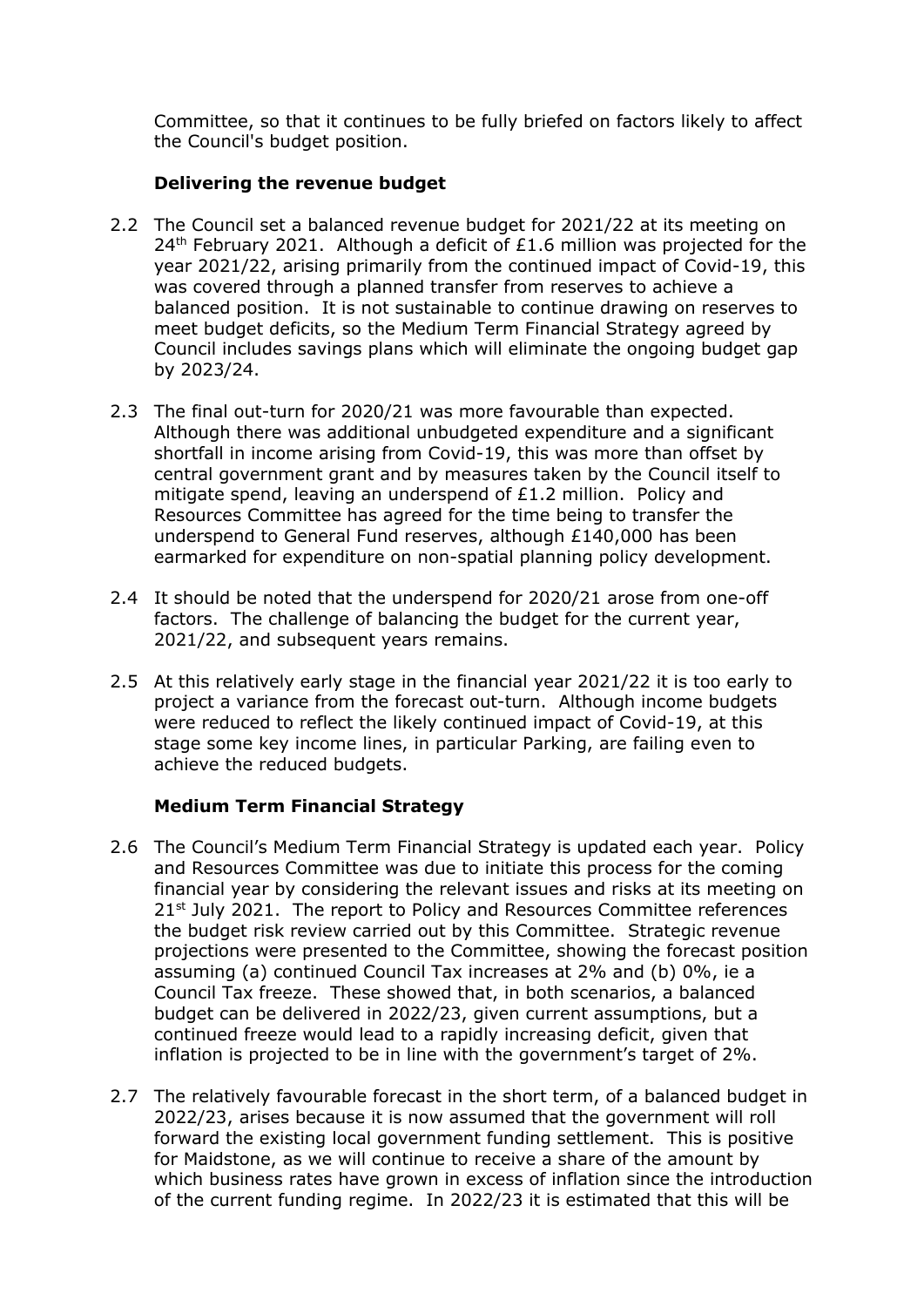worth £1.164 million to the Council. It had been feared that there would be a business rates baseline reset, meaning that we would have lost this amount.

- 2.8 There is still likely to be a business rates reset, and the implementation of a 'Fair Funding Review', in 2023/24. For this reason, the longer term projections are less favourable.
- 2.9 The MTFS projections will be refined further and will be tested assuming favourable, neutral and adverse scenarios. The adverse scenario, for example, assumes that government measures to stimulate the economy are constrained by the economy's capacity to grow and the need to keep public expenditure under control. Capacity constraints and low economic growth compared with other national economies would lead, in this scenario, to prolonged inflation in excess of the government's 2% target. As a result, there would be minimal growth in Council external income and increased cost pressures would lead to spending cuts in order to ensure that statutory services are maintained.

#### **Delivering the capital budget**

- 2.10 The capital programme plays a vital part in delivering the Council's corporate objectives. The Council borrowed to fund the capital programme for the first time last year. The availability of funding is therefore essential to delivery of the programme.
- 2.11 At present, funding for the capital programme is readily available at very low cost. In the short term, funding is available through the market in borrowing and lending between local authorities. Longer term funding is available from the Public Works Loan Board. There is no indication currently that the government will withdraw this facility for local authorities, so long as the lending is not for purely commercial investment purposes.
- 2.12 Our treasury advisers expect Bank Rate to remain at 0.1% for the next couple of years at least, meaning that the current favourable conditions are likely to continue. However, given the possibility of higher inflation and a tightening of monetary policy, the risk to the Council's capacity to borrow to fund its capital programme cannot be entirely eliminated.

#### **External factors**

- 2.13 The Covid-19 pandemic shows how vulnerable the Council is to external factors. The corporate risk register therefore now includes risks relating to (a) major emergencies such as a new pandemic and (b) a resurgence of the current Covid-19 pandemic.
- 2.14 Covid-19 impacted directly on the budget in 2020/21 through additional direct costs, loss of Council Tax and Business Rates income, and loss of income from fees, charges and other sources. The corporate risk related to a resurgence of Covid-19 has therefore been mirrored in the Budget Risk Register.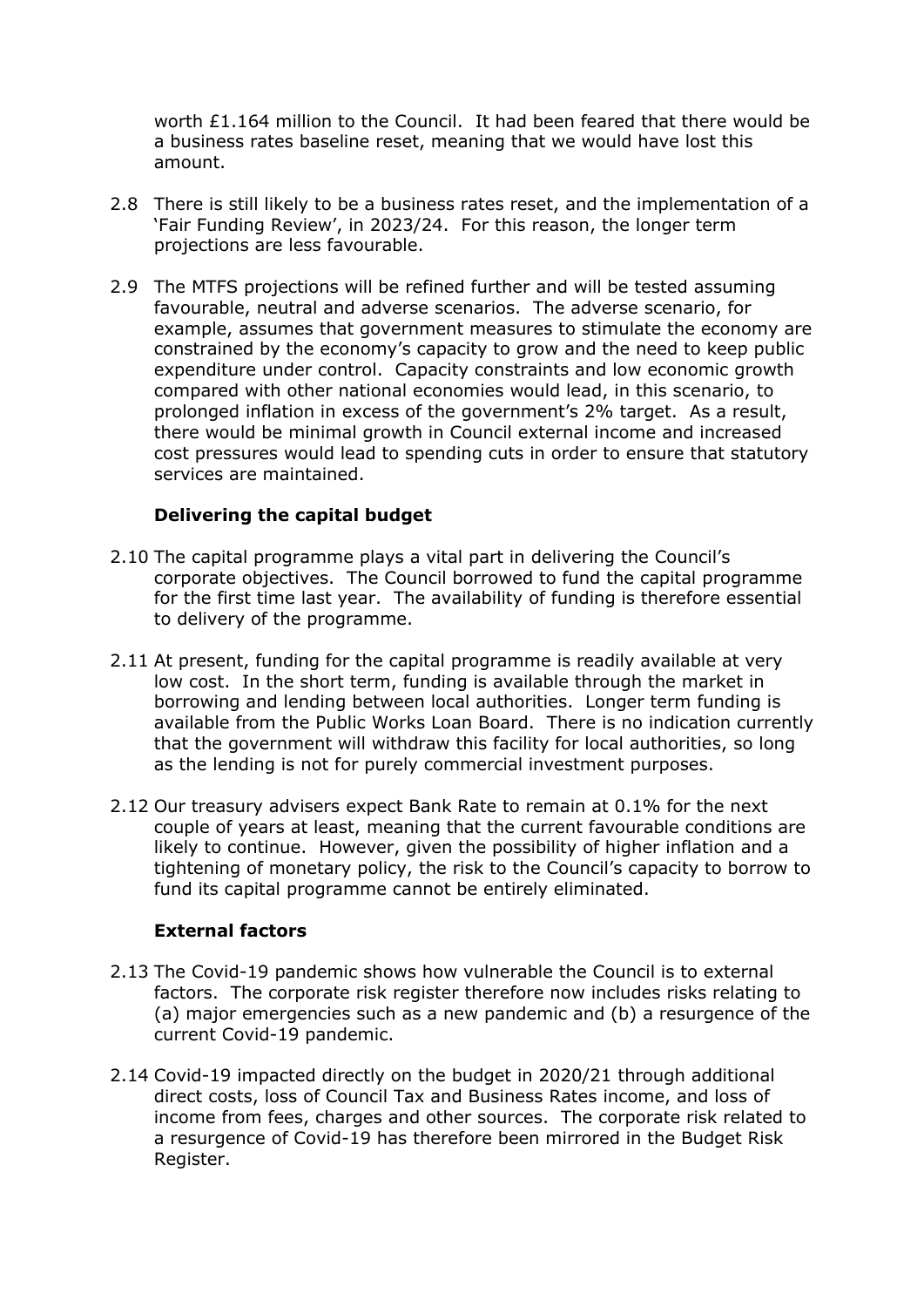- 2.15 Another major external risk previously identified was potential adverse financial outcomes from a disorderly Brexit. This risk was downgraded in both the last two iterations of the Budget Risk Register and it is proposed now to remove it altogether.
- 2.16 However, there is another corporate risk which it is appropriate to reflect in the Budget Risk Register, namely 'IT Security Failure'. Local authorities have been subject to cyber attacks over the past couple of years, and there would almost certainly be significant financial consequences if this was to happen at Maidstone.
- 2.17 A summary of changes in risk levels is set out below.

|            | <b>Risk</b>                                                             | Factor considered                                                                                                                                                                                                                                                                                                                                                                                                                                             | Implications for<br>risk profile               |
|------------|-------------------------------------------------------------------------|---------------------------------------------------------------------------------------------------------------------------------------------------------------------------------------------------------------------------------------------------------------------------------------------------------------------------------------------------------------------------------------------------------------------------------------------------------------|------------------------------------------------|
| N          | Adverse financial<br>consequences<br>from a disorderly<br><b>Brexit</b> | New trading arrangements<br>were introduced on 1 <sup>st</sup> January<br>2021 without major<br>disruption, although many<br>individual businesses were<br>affected adversely. Traffic<br>management at the Channel<br>ports has been subject to<br>disruption from time to time<br>over the past year, but the<br>direct cause has usually been<br>Covid-19 rather than Brexit.<br>This risk has therefore been<br>removed from the Budget Risk<br>Register. | Removed from<br><b>Budget Risk</b><br>Register |
| Q<br>(new) | IT security failure                                                     | A successful cyber attack on<br>the Council would almost<br>certainly have significant<br>financial implications.                                                                                                                                                                                                                                                                                                                                             | Impact - major<br>Likelihood -<br>possible     |

2.18 Appendix A sets out the budget risks in the form of a Risk Matrix and Risk Register. Additionally, at the Committee's request, the possible monetary impact of the risks has been indicated. Note that it is very difficult to quantify the financial impact of risks in precise terms. The information is provided simply to give an indication of the order of the risks' financial magnitude. The information is also set out in the form of a bar chart.

#### **3. AVAILABLE OPTIONS**

3.1 Option 1 - The Committee may wish to consider further risks not detailed in Appendix A or vary the impact or likelihood of any risks. This may impact